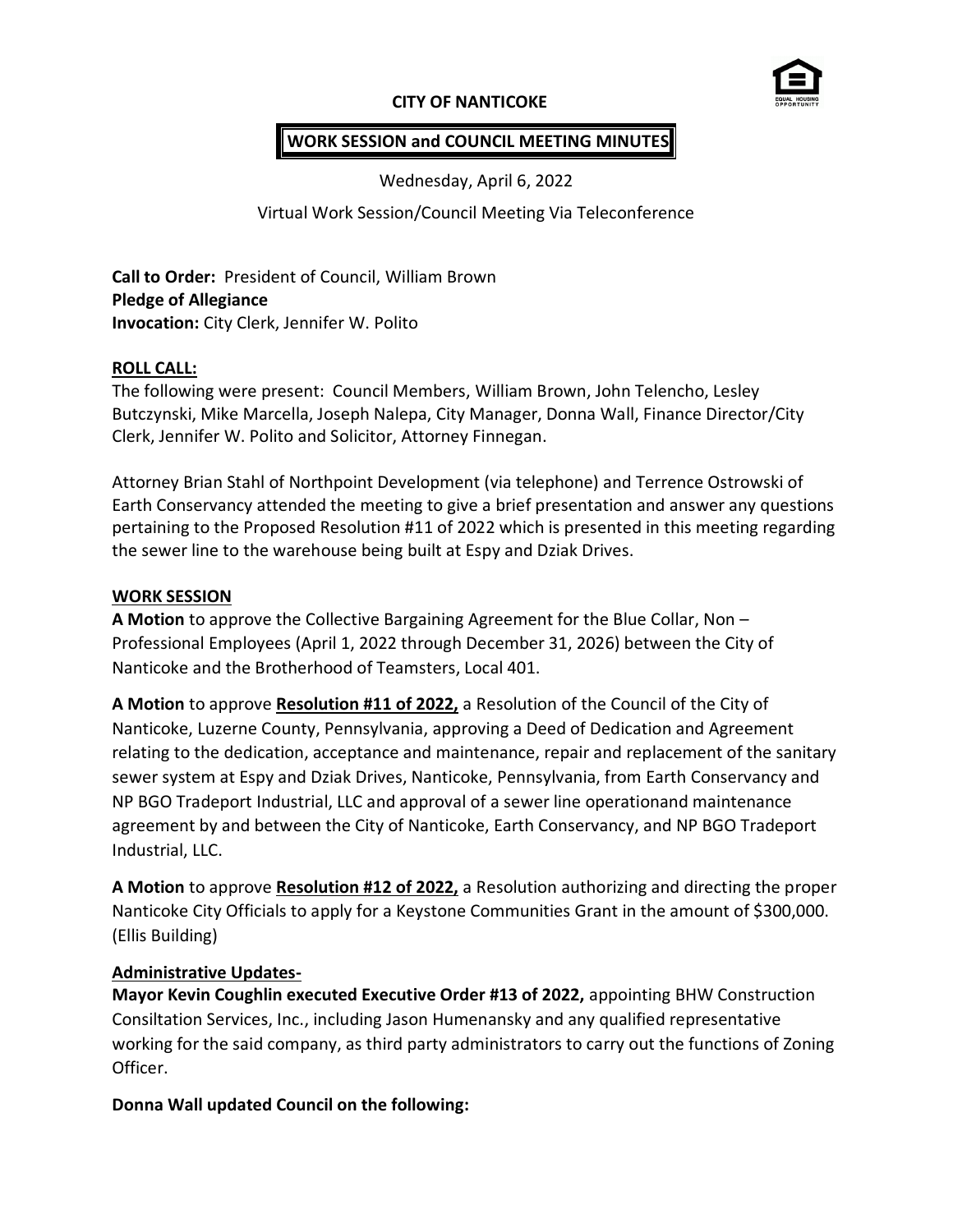Donna stated Resolution #12 of 2022 for a Grant from Keystone Communities in the amount of \$300,000 is the amount needed to finally demolish the Ellis Buildimg on Washington Street. Soil testing will begin on Monday, April 11, 2022.

Donna informed everyone that the Great American Clean up organized by Concrete City is scheduled for April 23, 2022 (Rain date is April 24, 2022) and vonlunteers are needed. Donna informed everyone that the City's Annaul Big Bang Celebration is scheduled for Sat., July 2, 2022 (Rain Date is Sun., July 3, 2022) and the City is seeking vendors for the event.

Mr. Marks asked Donna for More details about the Blue-Collar Bargaining Agreement and Donna stated they got 3% for the years in the contract and everything else stayed the same.

**A Motion** was made by Councilmember Butczynski seconded by Councilmember Telencho to adjourn the work session. Motion carried unanimously.

**REGULAR MEETING** Comments from the Public agenda items only. No comments from the public.

#### **Old Business**

None

#### **New Business**

**A Motion** to approve the March 16, 2022 minutes was made by Councilmember Marcella seconded by Councilmember Butczynski. Motion carried unanimously.

**A Motion** to approve the payment of the bills in the amount of \$598,636.04, (Payroll(s) \$210,668.76 and Payables \$387,967.28) was made by Councilmember Marcella seconded by Councilmember Telencho.

Motion carried unanimously.

**A Motion** to approve the Collective Bargaining Agreement for the Blue Collar, Non – Professional Employees (April 1, 2022 through December 31, 2026) between the City of Nanticoke and the Brotherhood of Teamsters, Local 401 was made by Councilmember Nalepa seconded by Councilmember Butczynski. Motion carried unanimously.

**A Motion** to approve **Resolution #11 of 2022,** a Resolution of the Council of the City of Nanticoke, Luzerne County, Pennsylvania, approving a Deed of Dedication and Agreement relating to the dedication, acceptance and maintenance, repair and replacement of the sanitary sewer system at Espy and Dziak Drives, Nanticoke, Pennsylvania, from Earth Conservancy and NP BGO Tradeport Industrial, LLC and approval of a sewer line operationand maintenance agreement by and between the City of Nanticoke, Earth Conservancy, and NP BGO Tradeport Industrial, LLC. was made by Councilmember Butczynski seconded by Councilmember Telencho. Motion carried unanimously.

**A Motion** to approve **Resolution #12 of 2022,** a Resolution authorizing and directing the proper Nanticoke City Officials to apply for a Keystone Communities Grant in the amount of \$300,000 (Ellis Building) was made by Councilmember Marcella seconded by Councilmember Butczynski. Motion carried unanimously